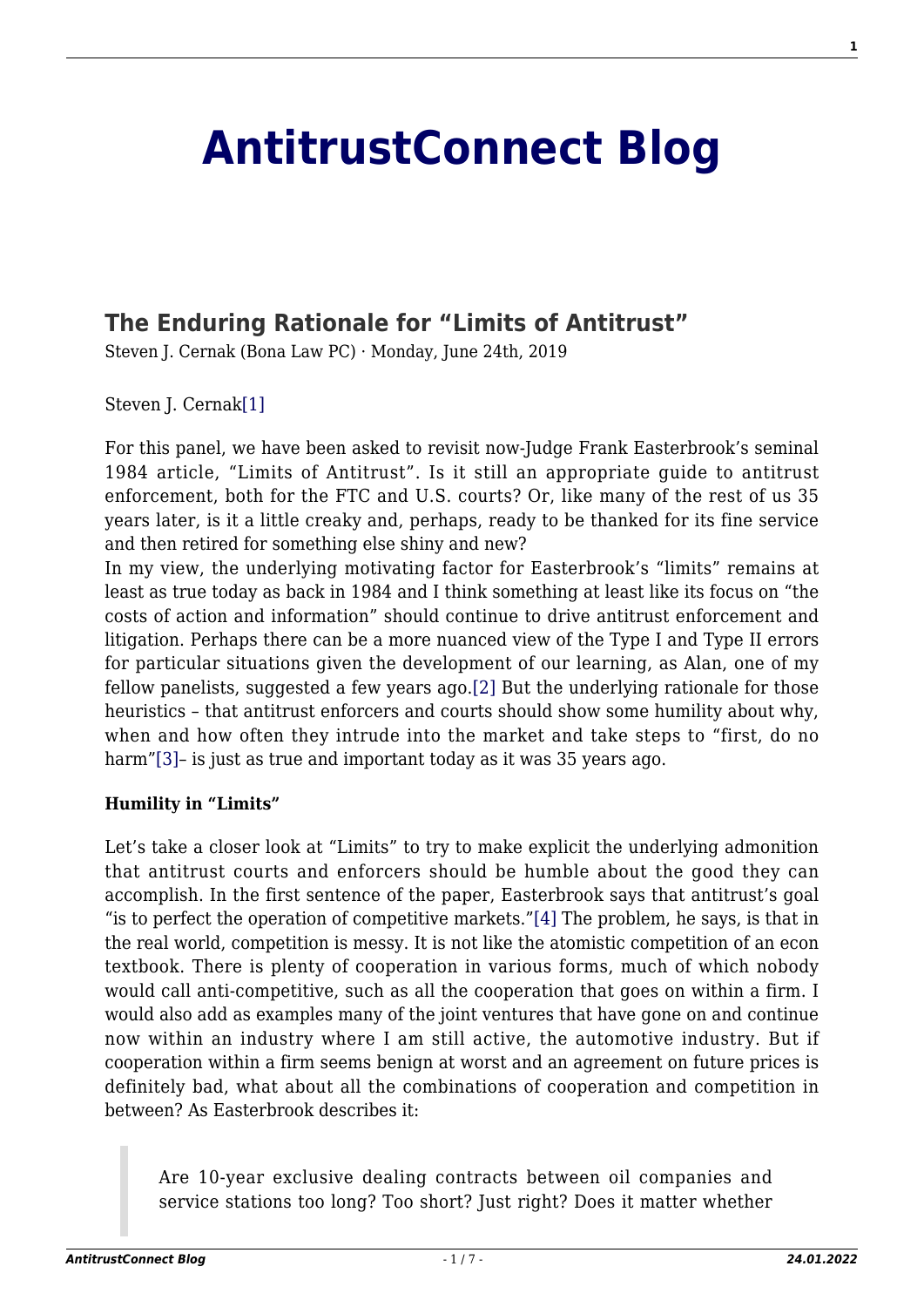<span id="page-1-0"></span>To make matters worse for the poor judge or enforcer (although perhaps providing some comfort that others are equally confused), it is not like the actions of each market participant are always well thought-out or straight out of an MBA business strategy class. As Easterbrook says, "Firms try dozens of practices. Most of them are flops, and the firms must try something else or disappear."[\[6\]](#page-5-4) I can distinctly remember early in my career sitting in a meeting where the division decided it needed more revenue this quarter and so needed to raise prices. I expected to see some elasticity estimate next but instead the assumption was that the market was perfectly inelastic, at least over this time range – no sales would be lost and the entire price increase would be paid by the customers. When I asked how this could be, the manager acknowledged the probability that some sales would be lost – but he had no idea how many, no time to figure it out and so this estimate was the best he could do with the limited information and time available.

<span id="page-1-1"></span>So if the competitive process that the antitrust judge or enforcer is meant to perfect is complex and if even market participants can't always figure it out, what's a judge or enforcer to do? As Easterbrook points out in the context of antitrust litigation, "the judge knows even less about the business than the lawyers"[\[7\]](#page-5-5) hired by the companies and yet has to make a decision. Easterbrook implicitly suggests that the judge or enforcement leader should have the humility to admit that she might not be able to divine the perfectly correct answer and, instead, "employ some presumptions and filters that will help separate pro- and anti-competitive explanations["\[8\]](#page-5-6) and reduce the costs of the decision process and of any mistakes.

### <span id="page-1-2"></span>**Three Varieties of Humility**

When I speak of the humility that underlies Easterbrook's "Limits", I think there are at least three strains or varieties of humility to keep in mind. The first two have been covered extensively elsewhere, including by some great thinkers, so I intend to focus more on the third.

First, there is the humility to accept that it can be impossible to gather all the knowledge necessary to fully understand the complex markets involved in any antitrust question as well as to confidently predict all the primary, secondary and important tertiary effects, intended or unintended, of any intervention into that market. I think Easterbrook makes this clear in "Limits" – "the judge knows even less about the business than the lawyers" – and others, like F. A. Hayek in his 1974 "Pretense of Knowledge" speech upon winning the Nobel Prize in Economics, have covered this ground extensively. I will just note that Hayek also provides helpful advice to governments that sounds remarkably similar to Easterbrook's when, near the end of the speech, he suggests:

If man is not to do more harm than good in his efforts to improve the social order, he will have to learn that in this, as in all other fields where essential complexity of an organized kind prevails, he cannot acquire the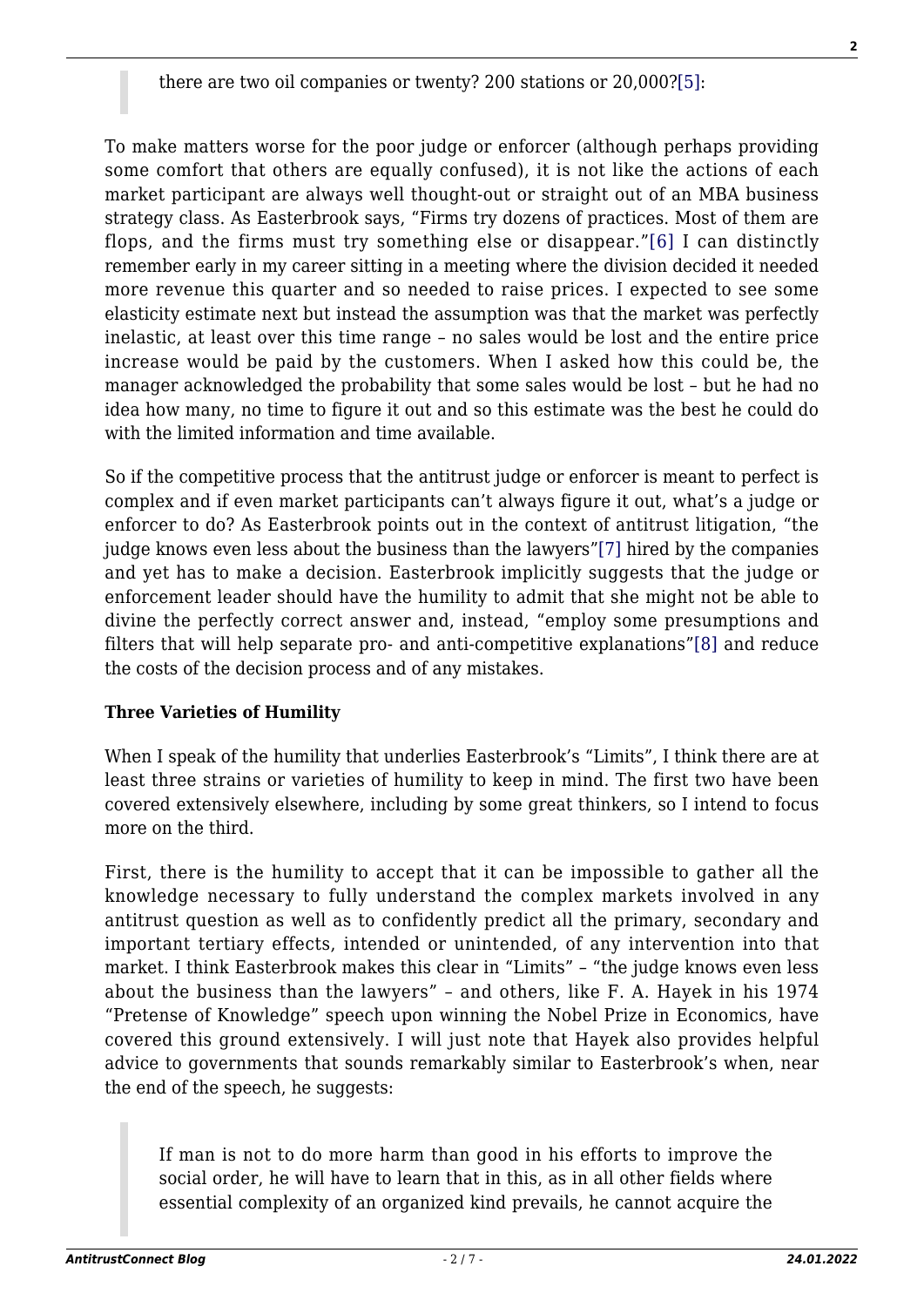full knowledge which would make mastery of the events possible. He will therefore have to use what knowledge he can achieve, not to shape the results as the craftsman shapes his handiwork, but rather to cultivate a growth by providing the appropriate environment, in the manner in which the gardener does this for his plants.[\[9\]](#page-5-7)

<span id="page-2-0"></span>Second, there is the humility to recognize that any judge or enforcer, like any other human being, is subject to her own biases and predilections, whether based on experience or the institutional framework within which she works. Yes, markets and their participants might not always act in ways we like but enforcers are not perfect either. Again, this idea is not new, dating all the way back to at least Madison's remark in Federalist 51 — "If men were angels, no government would be necessary. If angels were to govern men, neither external nor internal controls on government would be necessary"[\[10\]–](#page-5-8) and up through Bill Kovacic's application to antitrust agencies in a 2016 article – "Agency leaders are not angels."[\[11\]](#page-5-9) A new article from Thibault Schrepel, *Antitrust without Romance*, more than ably covers this concept and the application of the public choice thinking of James Buchanan and others to antitrust enforcement.[\[12\]](#page-5-10)

<span id="page-2-3"></span><span id="page-2-2"></span><span id="page-2-1"></span>I want to spend a little more time on the third type of humility – the recognition that we are not the first ones to face some of these questions and, in fact, though the particulars might be a little different, we might be able to learn something from those that came before us. This humility is implicit in "Limits" when you see the presumptions, filters and focus on error costs as distillations of learning from past experiences.

Now, I often see this failure to appreciate history in my clients, like those manufacturers who are convinced that the issue of poor customer service and other brand-destroying actions by distributors – oh yeah, and low resale prices – began with the Internet. I'm sure the heads of the Dr. Miles Company would have something to say about it[.\[13\]](#page-5-11)

<span id="page-2-4"></span>I think we can also see this failure, this lack of humility, in some, but not all, of the reactions to the currently wildly successful companies that have built up huge market shares and seem to be indestructible. Is the right action a breakup of a successful company or drastic changes to how investors invest in companies in the same industry? Or might a better action, with fewer negative unintended consequences, be to ensure that competitors of these behemoths are able to compete to better serve customers and try to wrest away any market power? I was reminded of this lesson the other day as I drove past a Babies R Us store – not too close, however, as the parking lot was walled off while the bankrupt former category-killer Toys R Us sells off the land and buildings.

A favorite historical example in response to current fears of unbeatable alleged monopolists is A&P or the Great Atlantic & Pacific Tea Company. The original supermarket, huge market share, vertically integrated, "sapping the civic life of local communities" (to quote Rep. Wright Patman, as he was inspired to draft the Robinson-Patman Act) – it went from 16,000 stores in 1930 to a quarter of that number 20 years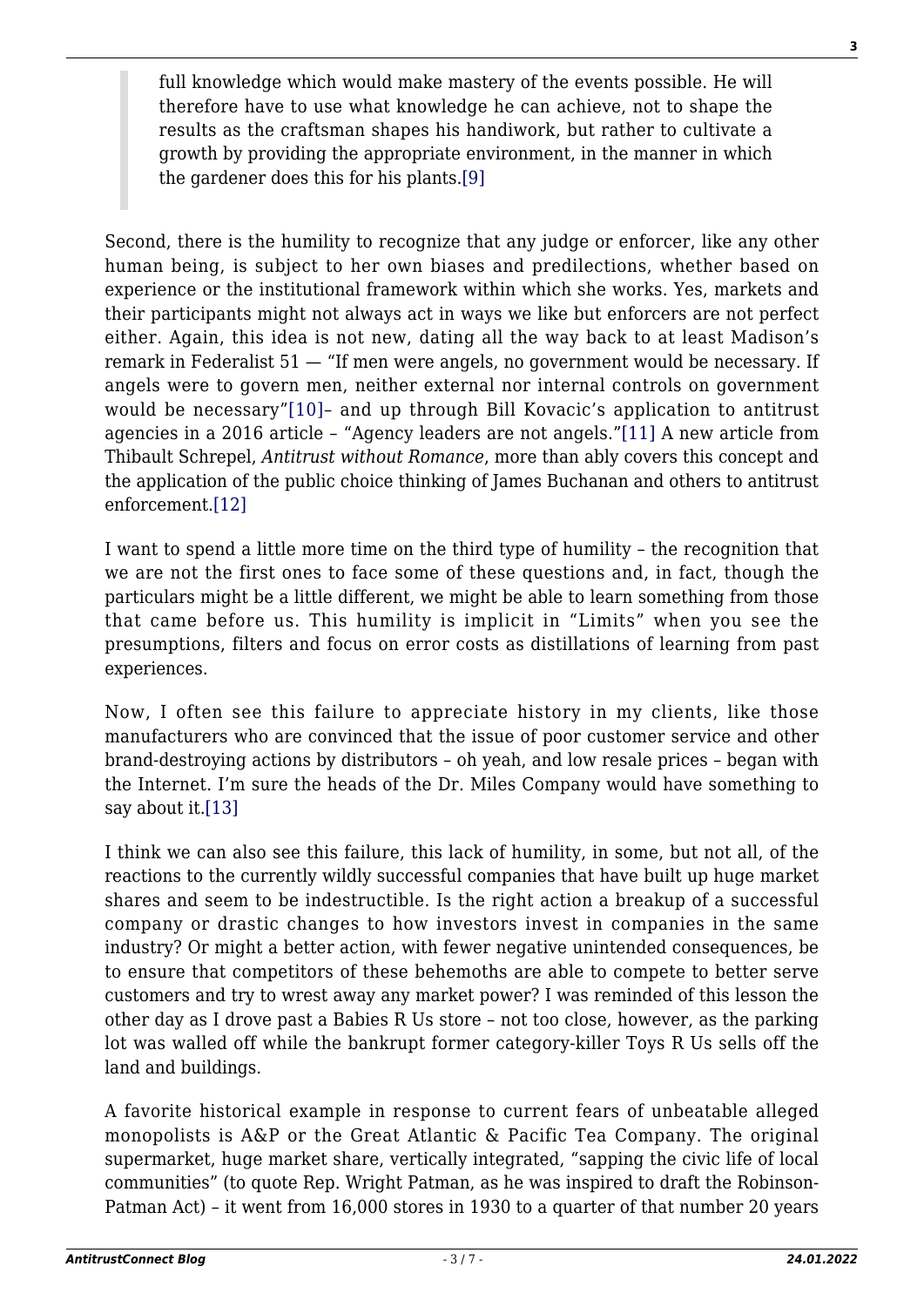<span id="page-3-0"></span>later to competitive irrelevance several years later to out of business. Former FTC Chairman Tim Muris has a great article recounting the tale[.\[14\]](#page-5-12)

Given my background, I want to relate a couple other examples. First, consider this quote from a U.S. Senator:

It is evident that business has grown to such an extent, mergers have been taking place with such rapidity, and economic power is being concentrated in fewer and fewer hands to such a degree, that the legislative and executive power of this Nation should come quickly to an understanding as to a formula for clarifying the antitrust laws by which we can stabilize our economy."

A quote from someone running for or supporting a candidate for President in 2020? No, Senator Joseph O'Mahoney (D-WY) on November 8, 1955 as he was kicking off 18 days of hearings into the antitrust issues raised by the operations of General Motors Corporation. GM, the vertically-integrated company with over 50% of the light duty vehicle market at the time. GM, with a dominant share of the refrigerator business through its Frigidaire subsidiary at the time. GM, with its Electro-Motive Division subsidiary having sold more than 60% of the locomotives operating at that time. GM, the company which hasn't made a refrigerator or locomotive in decades and that declared bankruptcy in 2009. There was plenty of talk at the hearings, from both Senators and experts alike, about GM's dominance and ability to head off meaningful entry. One expert predicted that "It may turn out that Chrysler Corp.'s entry in 1923 is the last successful one." Almost two years to the day later, a foreign entrant established a small US sales subsidiary in California. You may have heard of them – Toyota. (As an aside, keep this prediction from the 1955 hearings in mind as different hearings get underway soon.[\)\[15\]](#page-5-13)

<span id="page-3-1"></span>Just one more example from automotive history, but one very appropriate for an FTC hearing looking into actions from 35 years ago. At the beginning of my talk, I mentioned joint ventures in the automotive industry. One of the biggest JVs started business 35 years ago. In 1984, NUMMI, New United Motor Manufacturing, Inc., started production of small cars in Fremont, CA. NUMMI was a production joint venture between GM and Toyota designed to produce small cars, help GM learn the mysteries of Toyota's high-quality, low-cost production methods, and convince Toyota that such methods could be implemented by U.S. workers. It almost didn't happen. The FTC had barely approved the joint venture the prior year with one of the dissenting commissioners asking "if this joint venture between the first and third largest automobile companies does not violate the antitrust laws, what does the Commission think will?["\[16\]](#page-5-14)

<span id="page-3-2"></span>But approve it the FTC did, although with some conditions, including an ongoing requirement to annually share with Commission compliance staff certain documents regarding the interaction among the companies. (I know, I collected and shared those documents with FTC staff, who always seemed to spend less time with me in suburban Detroit than he did with Toyota and NUMMI staff in northern California.)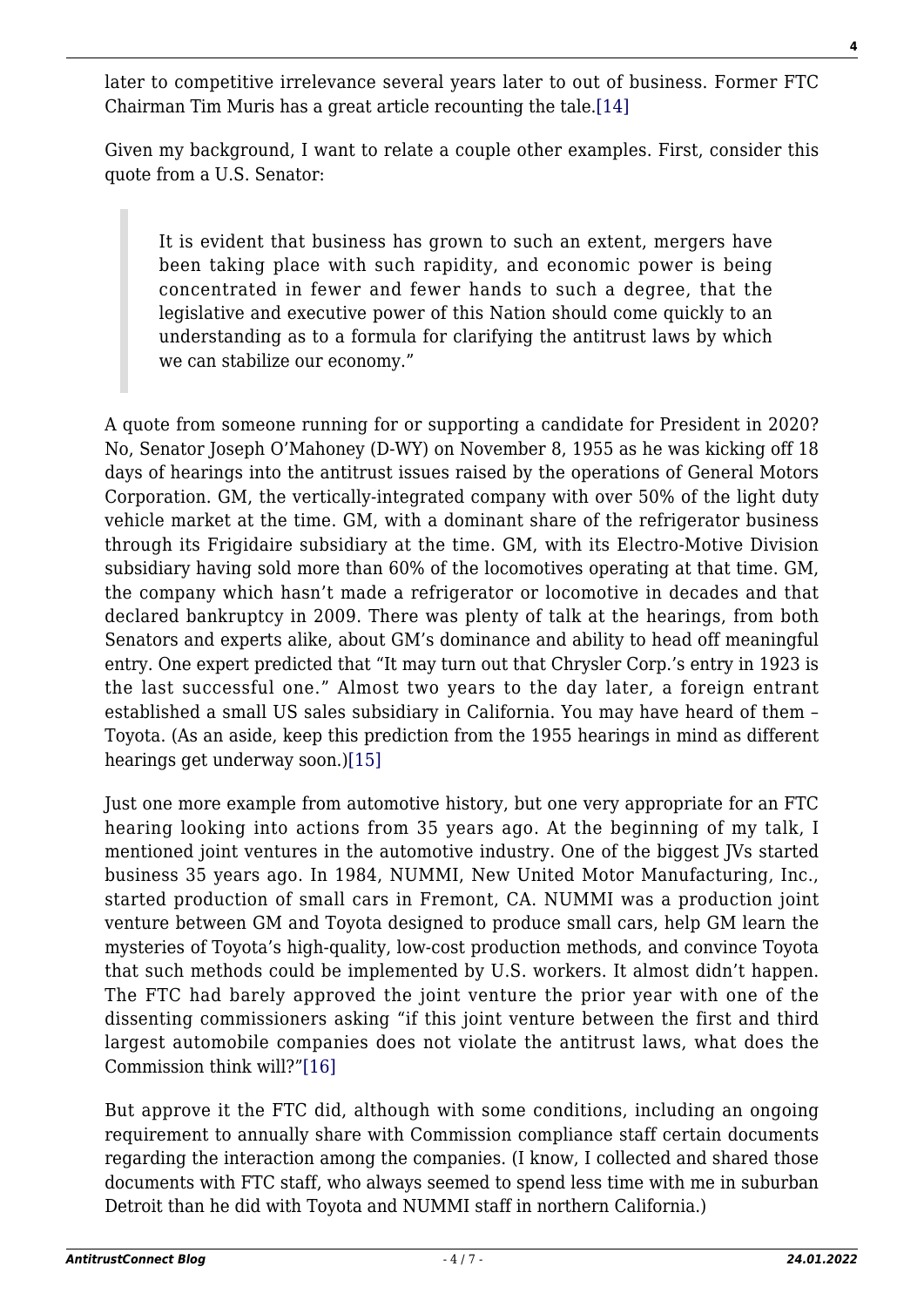In many ways, NUMMI was a great success: GM did learn much about the Toyota Production System and those efficiencies have now spread throughout the company and industry. Toyota was convinced that its methods could work in the U.S. and now makes over a million vehicles here. In other ways, NUMMI was a failure: It never made much money, if any, in any given year for its parents and the vehicles that it produced for GM were never great sellers by industry standards. But perhaps most pertinent for antitrust purposes is what didn't happen: The cooperation of the two companies did not bring about decreased output or increased prices or any other negative effect on competition. As Kathy Fenton said in a 2005 Antitrust Law Journal article, a whole new generation of antitrust lawyers by that time could ask, "What was the big deal?"[\[17\]](#page-5-15)

<span id="page-4-1"></span>Now, all this talk about history and humility doesn't mean that the FTC or our hypothetical judge should be frightened into inaction – after all, even "Limits" recognizes legitimate antitrust actions. Nor do I think the exact rules described in Limits cannot be adjusted – it was published in the Texas Law Review after all, not inscribed on stone tablets.

<span id="page-4-2"></span>And while I think much can and should be learned from history, I don't think it is sufficient for me to yell "But, but, but, A&P" and consider the argument done. As Jonathan Baker has pointed out, the high market shares of such past giants as GM, RCA and Xerox persisted for quite some time[.\[18\]](#page-5-16) Antitrust law should consider if it knows whether the persistence of such high shares shows the willingness and ability of these successful competitors to continue to meet the desires of consumers or, instead, the blocking of the rise of effective new competitors. In doing so, antitrust scholars should rely not just on theories of potential anti-competitive conduct but on empirical work, like the early Chicago School did, to give us the confidence to implement the theories.[\[19\]](#page-6-0)

<span id="page-4-5"></span><span id="page-4-4"></span><span id="page-4-3"></span>So in the end, I think the right approach to both adjustments to a "Limits" approach and to antitrust enforcement itself is, to echo former Acting FTC Chairman Maureen Ohlhausen, a respectful "regulatory humility" to what we know and can improve by intervention in a market.[\[20\]](#page-6-1) If antitrust law is meant to ensure that the market aspects of democratic capitalism – a system, that some have said has "lengthened the life span, made the elimination of poverty and famine thinkable, enlarged the range of human choice" [\[21\]–](#page-6-2) then we should be confident that we have learned something in the intervening 35 years before we make any changes. What do we know now that Easterbrook didn't know then? About the complex interactions of customers, suppliers and competitors? About human beings, whether actual or potential buyers, sellers, investors or enforcers, and how they react to various incentives? About technology diffusion, or when R&D is successful? The enduring legacy of "Limits of Antitrust" should not be its answers to questions like these but ensuring that we – practitioners, judges and enforcement agencies – ask those questions anew to see if we can now come up with better answers.

#### \*\*\*\*\*\*\*\*\*\*\*\*\*\*\*\*\*\*\*\*\*\*\*\*\*\*\*\*\*\*\*\*\*\*\*\*\*\*\*\*\*\*\*\*\*\*\*

<span id="page-4-0"></span>[\[1\]](#page-0-0) Of Counsel at Schiff Hardin LLP. This submission is a lightly-revised version of the remarks presented at the June 12 FTC Hearing on Competition and Consumer **5**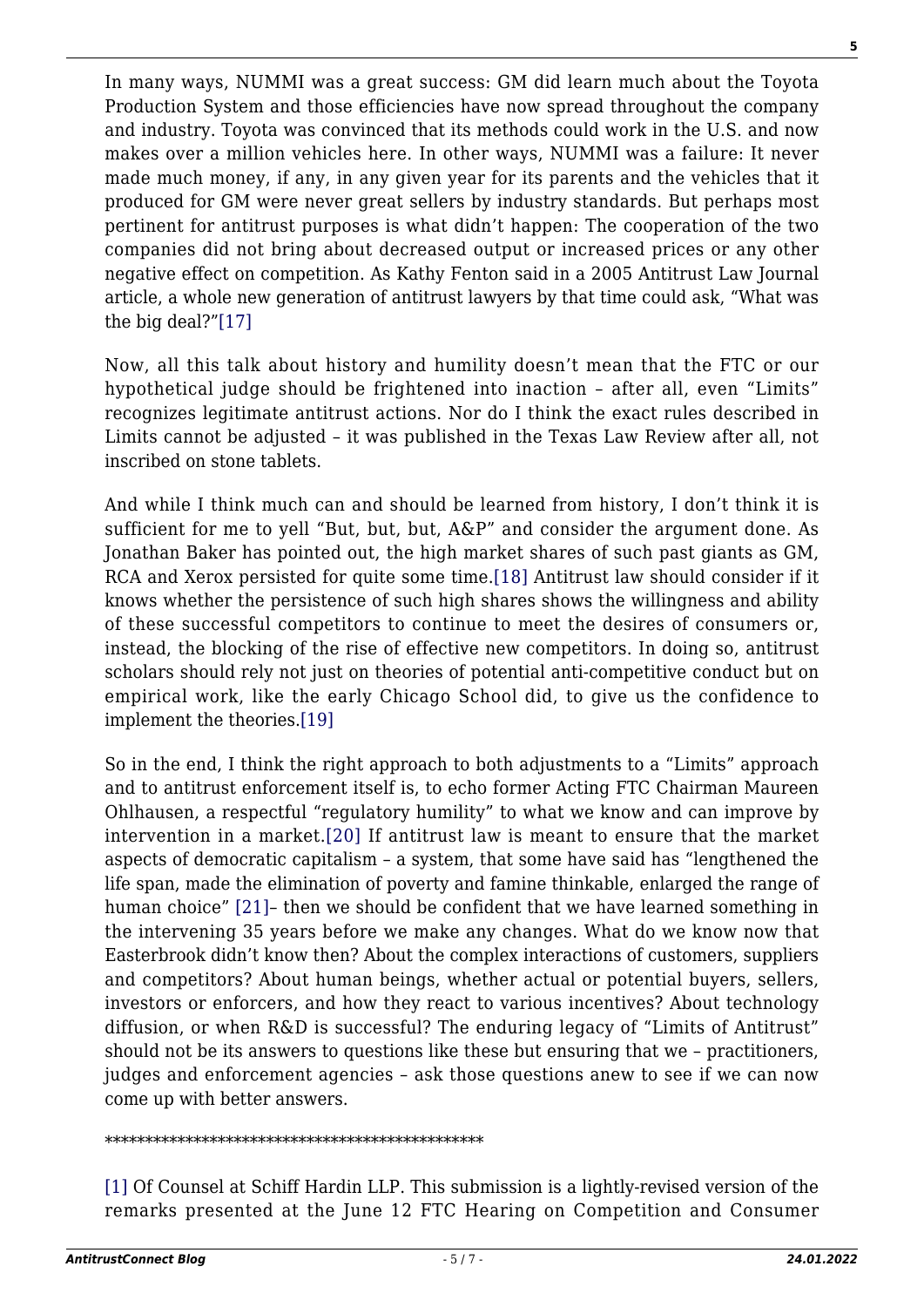Protection in the 21st Century on the panel "Revisiting 'The Limits of Antitrust'". The author wishes to thank Thibault Schrepel, Tad Lipsky and Alec Kraus for their helpful comments on an earlier version of the speaker notes that is the basis for this submission. Also, Alec Kraus provided helpful research assistance. Those remarks and this paper are the views of the author alone and not necessarily the views of any past, present or future employer or client.

<span id="page-5-0"></span>[\[2\]](#page-0-1) Alan Devlin and Michael Jacobs, *Antitrust Error*, 52 Wm. & Mary L. Rev. 75 (2010).

<span id="page-5-1"></span>[\[3\]](#page-0-2) See Philip Marsden, *Who Should Trust-Bust? Hippocrates, not Hipsters [https://www.competitionpolicyinternational.com/who-should-trust-bust-hippocrates-not](https://www.competitionpolicyinternational.com/who-should-trust-bust-hippocrates-not-hipsters/) [-hipsters/](https://www.competitionpolicyinternational.com/who-should-trust-bust-hippocrates-not-hipsters/)*

<span id="page-5-2"></span>[\[4\]](#page-0-3) Easterbrook, *Limits of Antitrust*, 63 Univ. of Texas Law Review 1, 1984, p. 1. (hereinafter, "Limits").

<span id="page-5-3"></span>[\[5\]](#page-0-4) Limits, p. 2.

<span id="page-5-4"></span>[\[6\]](#page-1-0) Limits, p. 5.

<span id="page-5-5"></span>[\[7\]](#page-1-1) Limits, p. 5.

<span id="page-5-6"></span>[\[8\]](#page-1-2) Limits, p. 9.

<span id="page-5-7"></span>[\[9\]](#page-2-0) F.A. Hayek, *Pretense of Knowledge*, available at <https://mises.org/library/pretense-knowledge>

<span id="page-5-8"></span>[\[10\]](#page-2-1) Available at [https://billofrightsinstitute.org/founding-documents/primary-source-documents/the-fed](https://billofrightsinstitute.org/founding-documents/primary-source-documents/the-federalist-papers/federalist-papers-no-51/) [eralist-papers/federalist-papers-no-51/](https://billofrightsinstitute.org/founding-documents/primary-source-documents/the-federalist-papers/federalist-papers-no-51/)

<span id="page-5-9"></span>[\[11\]](#page-2-2) William E. Kovacic & David A. Hyman, *Consume or Invest: What Do/Should Agency Leaders Maximize*, 91 WASH. L. REV. 295 (2016)

<span id="page-5-10"></span>[\[12\]](#page-2-3) Available at [https://papers.ssrn.com/sol3/papers.cfm?abstract\\_id=3395001](https://papers.ssrn.com/sol3/papers.cfm?abstract_id=3395001)

<span id="page-5-11"></span>[\[13\]](#page-2-4) See *Dr. Miles Medical Co. v. John D. Park & Sons Co.*, 220 U.S. 373 (1911).

<span id="page-5-12"></span>[\[14\]](#page-3-0) Timothy J. Muris & Jonathan E. Neuchterlein, *Antitrust in the Internet Era: The* Legacy of United States v. A&P, available at [https://papers.ssrn.com/sol3/papers.cfm?abstract\\_id=3186569](https://papers.ssrn.com/sol3/papers.cfm?abstract_id=3186569)

<span id="page-5-13"></span>[\[15\]](#page-3-1) For more details, see Cernak, *Maybe History Can Provide Useful Perspective*, AntitrustConnect, posted August 1, 2017 and available at <http://antitrustconnect.com/2017/08/01/maybe-history-can-provide-useful-perspective/>.

<span id="page-5-14"></span>[\[16\]](#page-3-2) Gen. Motors Corp., 48 Fed. Reg. 57.257 (Dec. 28, 1983) (Bailey, Comm'r, dissenting).

<span id="page-5-16"></span><span id="page-5-15"></span>[\[17\]](#page-4-1) *GM/Toyota: Twenty Years Later*, 72 Antitrust Law Journal 1013 (2005).